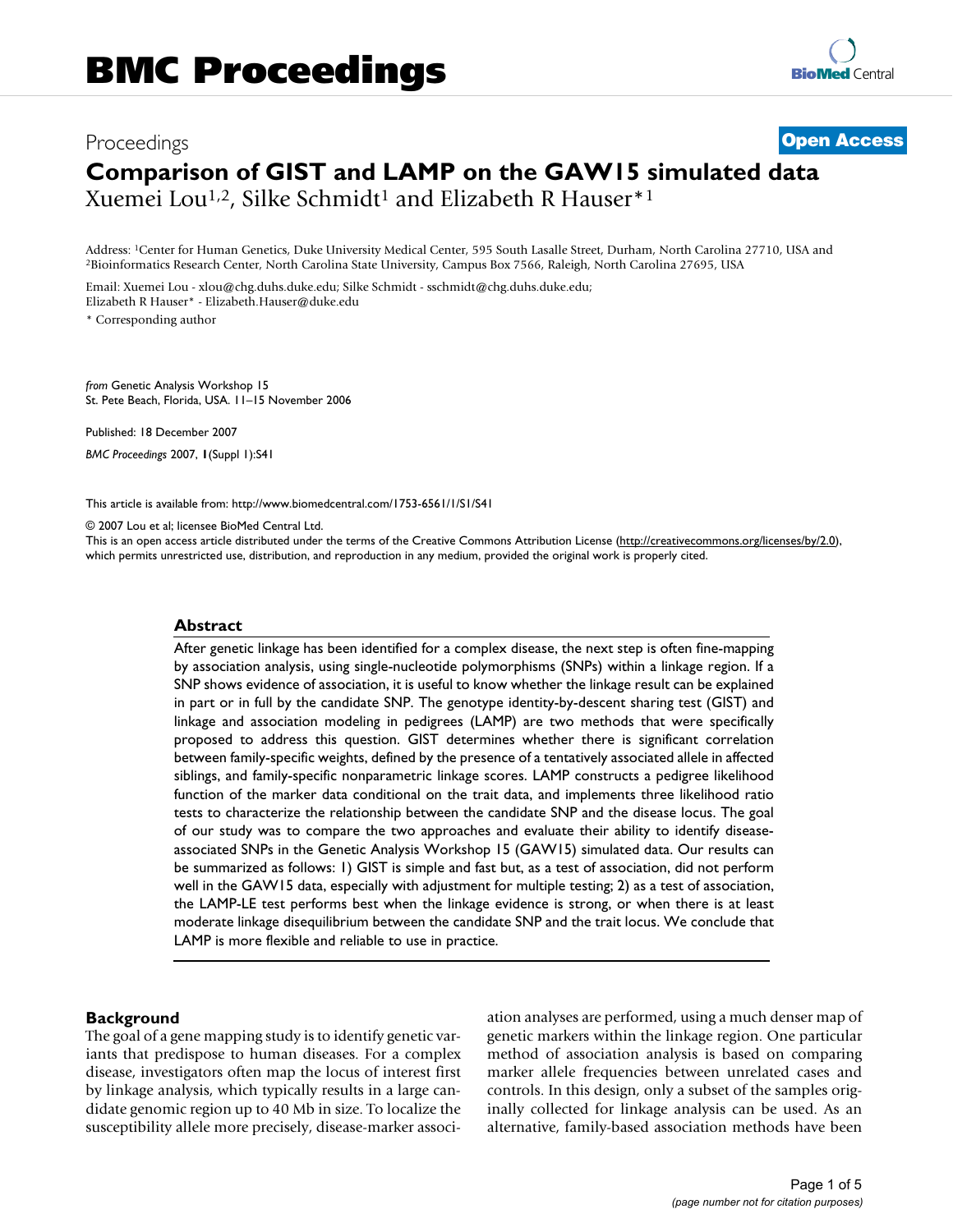developed. The classic family-based transmission/disequilibrium test was proposed to test for association in the presence of linkage in family trios containing two parents and one affected offspring [1]. This approach has been extended to other family structures [2]. If a single-nucleotide polymorphism (SNP) shows evidence of association, a hypothesis of interest is whether the linkage result can be explained in part or in full by the candidate SNP. The genotype identity-by-descent sharing test (GIST) [3] and linkage and association modeling in pedigrees (LAMP) [4] are two methods that were specifically proposed to address different aspects of this question. The purpose of our study was to evaluate the performance of GIST and LAMP on the simulated Genetic Analysis Workshop 15 (GAW15) data. We used the answers to guide our investigations.

#### **Methods** *GIST*

GIST considers one particular marker allele as tentatively associated with the disease variant, and calculates familyspecific weight variables defined by the presence of this allele. The variable has to be defined in such a way that the weight variable and IBD sharing configuration among affected family members at that same locus are uncorrelated if there is no disease-marker association, also called the "unbiased selection scheme". If there is a significant correlation between family-specific weights and familyspecific linkage evidence, this suggests that the SNP allele could account in part for the observed linkage signal. GIST calculates three kinds of family-specific weight variables, corresponding to dominant, recessive, or additive inheritance models [3].

Once a weight variable *W* has been defined, the sample correlation coefficient between family weights *W* and family-specific nonparametric linkage (NPL) scores *Z* is computed. Under no disease-marker association, this correlation is expected to be zero and a one-sided test may be performed. A transformation of the correlation coefficient  $(X_i, i = dom, rec, add)$  that is asymptotically standard-normally distributed is used as the test statistic. When we do not know the underlying disease model, an alternative to carrying out all three tests in GIST is to use  $X_{max}$  =  $\max(X_{\text{dom}}, X_{\text{rec}}, X_{\text{add}})$ . The distribution of  $X_{\text{max}}$  under no disease-marker association is estimated empirically by simulating a large number of ASPs under no linkage for various allele frequencies [3]. The test based on  $X_{max}$  should be the most appropriate test because we usually do not know the true genetic model for a complex disease.

# *LAMP*

LAMP quantifies the degree of linkage disequilibrium (LD) between the candidate SNP and the putative disease locus through joint modeling and estimation of linkage and association parameters. LAMP constructs a likelihood of the marker data conditional on the trait data for a sample of families with disease penetrances and disease-SNP haplotype frequencies as parameters. Model parameters are estimated by maximum likelihood.

Three likelihood ratio tests are proposed to characterize the relationship between the candidate SNP and the disease locus. The first test assesses whether the candidate SNP and the disease locus are linked (LAMP linkage test). The second test is the direct association test, which assesses whether the candidate SNP and the disease locus are in partial LD so that the SNP may account in part for the linkage signal (LAMP-LE test,  $H_0: r^2 = 0$ ). The third test is an indirect association test, which assesses whether there are other variants that can explain the linkage signal (LAMP-LD test,  $H_0$ :  $r^2 = 1$ ). If the null hypothesis of complete LD between the SNP and the disease allele is rejected, the SNP does not fully explain the observed linkage signal, and there may be multiple disease variants in this region [4].

# *Dataset and analysis*

We used all 100 replicates of the simulated GAW 15 family data set to evaluate the power of GIST and LAMP. Each replicate included 1500 nuclear families of size four (two parents and an affected sibling pair (ASP)).

All SNP markers on chromosome 6, 7, 8, 9, 11, 16, and 18 (a total of 3069 SNPs) were analyzed by GIST and LAMP. We also analyzed genotypes at all eight trait loci with LAMP. For GIST, we used the family-specific NPL scores at the location of the maximum multipoint LOD score on each chromosome, using the microsatellite markers [5]. LAMP was run without any flanking markers. To compare the LAMP results to standard methods for linkage and association analysis, we also calculated the average multipoint LOD score at the SNP closest to the trait locus, using the SNP markers, and performed family-based association analysis of each SNP with the pedigree disequilibrium test (PDT) [2]. LD analysis for 50 SNP markers surrounding each trait locus was performed with GOLD, using the Replicate 1 data only [6].

# *Power calculation*

The power to reject the null hypothesis of GIST and LAMP-LE was defined in two different ways: if we considered all SNP markers in the region defined by the true trait locus  $\pm$ 5 cM as the correct candidates, the power was estimated by the proportion of replicates with at least one *p*value above a threshold value. If we only considered the SNP closest to the trait locus as the candidate SNP, the power was estimated by the proportion of replicates in which the *p*-value at this SNP was above a threshold value.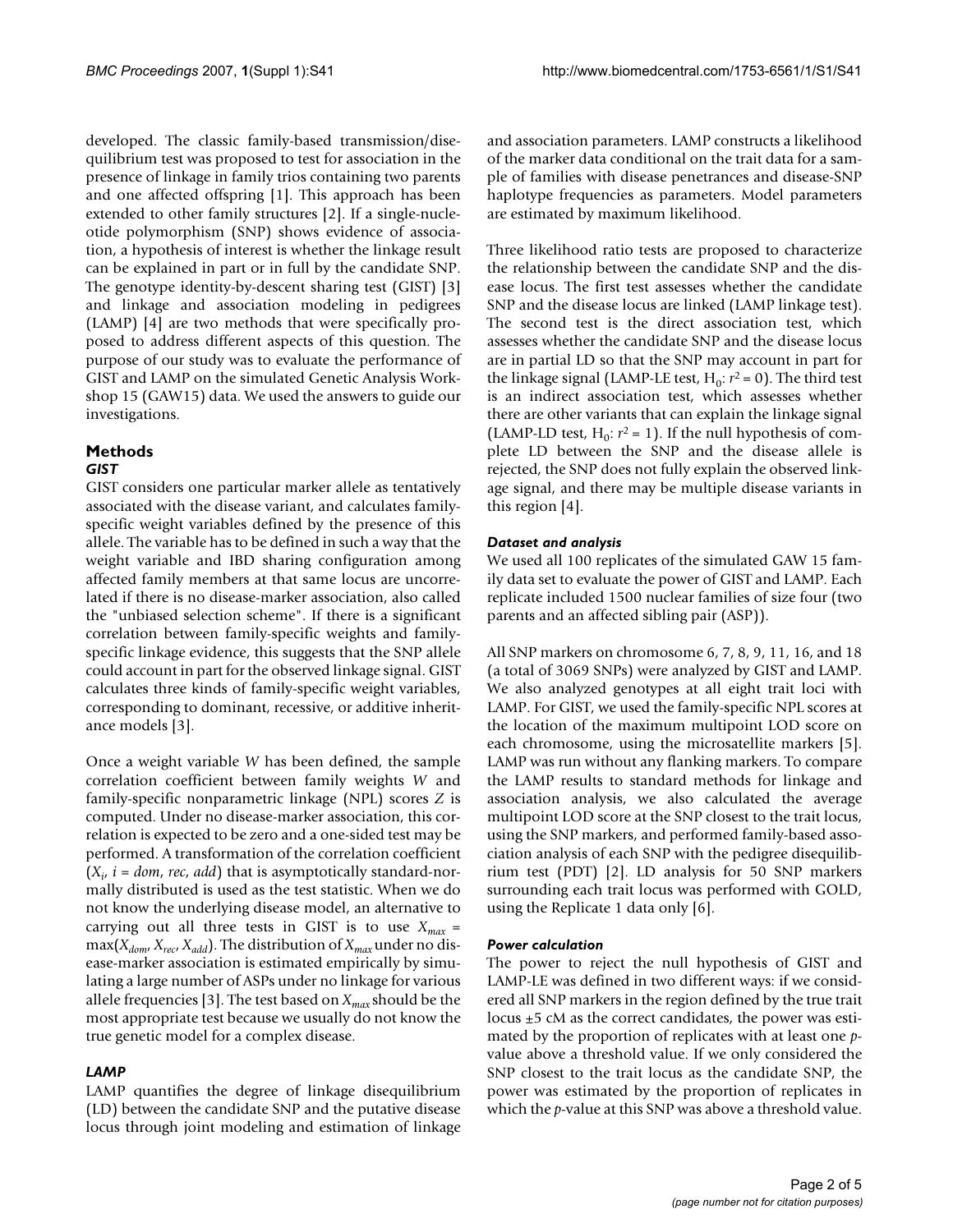The threshold value was set differently for each test. Because chromosome 7 does not contain any trait loci, the analysis results (*p*-values) obtained for this chromosome across the 100 replicates define a null distribution for the hypothesis of "no linkage and no association". Because it was previously shown that linkage and association test statistics are independent under this null hypothesis [7], this hypothesis implies the null hypothesis of GIST (no correlation between family-specific NPL-scores and weights derived from "non-associated" genotypes). Therefore, this is the relevant null distribution for the GIST combined test and LAMP-LE test. The fifth percentile value of the chromosome 7 *p*-value distribution for each test was set as the threshold value (false positive rate  $\alpha$  = 0.05).

To derive a null distribution for the LAMP-LD test  $(r^2 = 1)$ , we analyzed genotypes at the actual trait loci. Due to the complexity of the GAW15 simulation model, we do not have the perfect null situation. Because a basic assumption of LAMP is the presence of only one disease variant in the region, we decided not to use the trait loci on chromosome 6 and 9. Despite the fact that none of loci A, B, E, and F are "pure" disease susceptibility loci, we used these loci as the best guess approximation for the null distribution for the LAMP-LD test.

# **Results**

#### *Characteristics of trait loci and surrounding region*

To evaluate different methods, it is useful to gain a better understanding of the simulated data first. Table 1 lists the risk allele frequency at each trait locus, pairwise *r*2 values between the closest SNP marker and each trait locus, the number of markers in the ±5 cM region, the maximum *r*<sup>2</sup> between SNP and the trait locus in the ±5 cM region, and the average maximum NPL-based LOD score for each chromosome. Pairwise *r*2 values among the 50 SNP markers and the trait locus are not shown, but most of them

were less than 0.05. In other words, there is not much LD among the markers in the  $\pm$ 5 cM region.

From Table 1, we can see that locus C and F have a major risk allele. Locus D has a rare minor risk allele with frequency less than 0.05. *r*2 values between locus C, D, E, and F and the closest SNP are over 0.1, while *r*2 values between locus A, B, G, and H and the respective closest SNP are practically 0. The maximum  $r^2$  values in the  $\pm 5$  cM region around locus A, B, G, and H are all less than 0.02. The linkage evidence for chromosome 6 is overwhelmingly high, but only modest NPL-based LOD scores were obtained for chromosomes 11 and 18. For chromosomes 8, 9, and 16, the NPL-based LOD scores are close to those for the "null" chromosome 7.

#### *Power comparison between GIST and LAMP tests*

The empirical 5% threshold value obtained from the chromosome 7 analysis was 0.0515 for the GIST combined test, and 0.04 for LAMP-LE. The empirical 5% threshold values for LAMP-LD from locus A, B, E, and F were 0.08, 0.04, 0.02, and 0.14. Because only 100 replicates were available, these values were consistent, with a 0.05 nominal *p*-value. Using these empirical thresholds, we calculated the power to reject the null hypotheses of GIST and LAMP-LE at the closest SNP (Table 2). The power of the GIST combined test is low for each trait locus, while LAMP-LE has 100% power to reject the null hypothesis for the closest SNP when there is at least moderate LD between the candidate SNP and the trait locus, such as locus E. Like GIST, the LAMP-LE test has similarly low power for locus A, B, G and H when the *r*2 values are less than 0.01.

The power comparison of GIST and LAMP-LE across a  $\pm 5$ cM region is shown in Table 3. Using the same threshold values as for Table 2, we calculated the power with and without adjustment for multiple testing. The Bonferroni correction for multiple testing corresponds to dividing the

|  |  |  |  |  |  | Table 1: Characteristics of trait loci and surrounding region |
|--|--|--|--|--|--|---------------------------------------------------------------|
|--|--|--|--|--|--|---------------------------------------------------------------|

|      | Trait loci |        |                       | <b>Closest SNP</b> |        | $±5$ cM region |                   | Average max NPL (SD) on<br>chromosome |             |
|------|------------|--------|-----------------------|--------------------|--------|----------------|-------------------|---------------------------------------|-------------|
| Chr  | Locus      | cM     | Risk allele frequency | Marker             | сM     | r <sup>2</sup> | Number of markers | Maximum $r^2$                         |             |
| A    | 16         | 26.29  | 0.3658                | SNP16_31           | 26.31  | 0.008          | 15                | 0.016                                 | 0.60(0.60)  |
| в    | 8          | 170.9  | 0.3992                | SNP8 442           | 167.6  | 0.002          | $\overline{10}$   | 0.006                                 | 0.53(0.47)  |
| C    | 6          | 49.46  | 0.8688                | SNP6 153           | 49.46  | 0.551          | 48                | 0.953                                 | 62.99(7.76) |
| D    | 6          | 54.57  | 0.0418                | SNP6 162           | 54.62  | 0.958          | 22                | 0.958                                 | 62.99(7.76) |
| Е    | 18         | 94.27  | 0.3797                | SNP18 269          | 94.22  | 0.145          | 26                | 0.145                                 | 1.21(0.91)  |
| F    | П          | 115.29 | 0.6123                | SNP11 389          | 115.28 | 0.94           | 41                | 0.94                                  | 0.84(0.63)  |
| G    | 9          | 49.40  | 0.0938                | SNP9 185           | 49.32  | 0.007          | 48                | 0.014                                 | 0.56(0.48)  |
| н    | 9          | 51.41  | 0.1663                | SNP9 192           | 51.40  | 0              | 45                | 0.011                                 | 0.56(0.48)  |
| Null | 7          |        |                       |                    |        |                |                   |                                       | 0.56(0.48)  |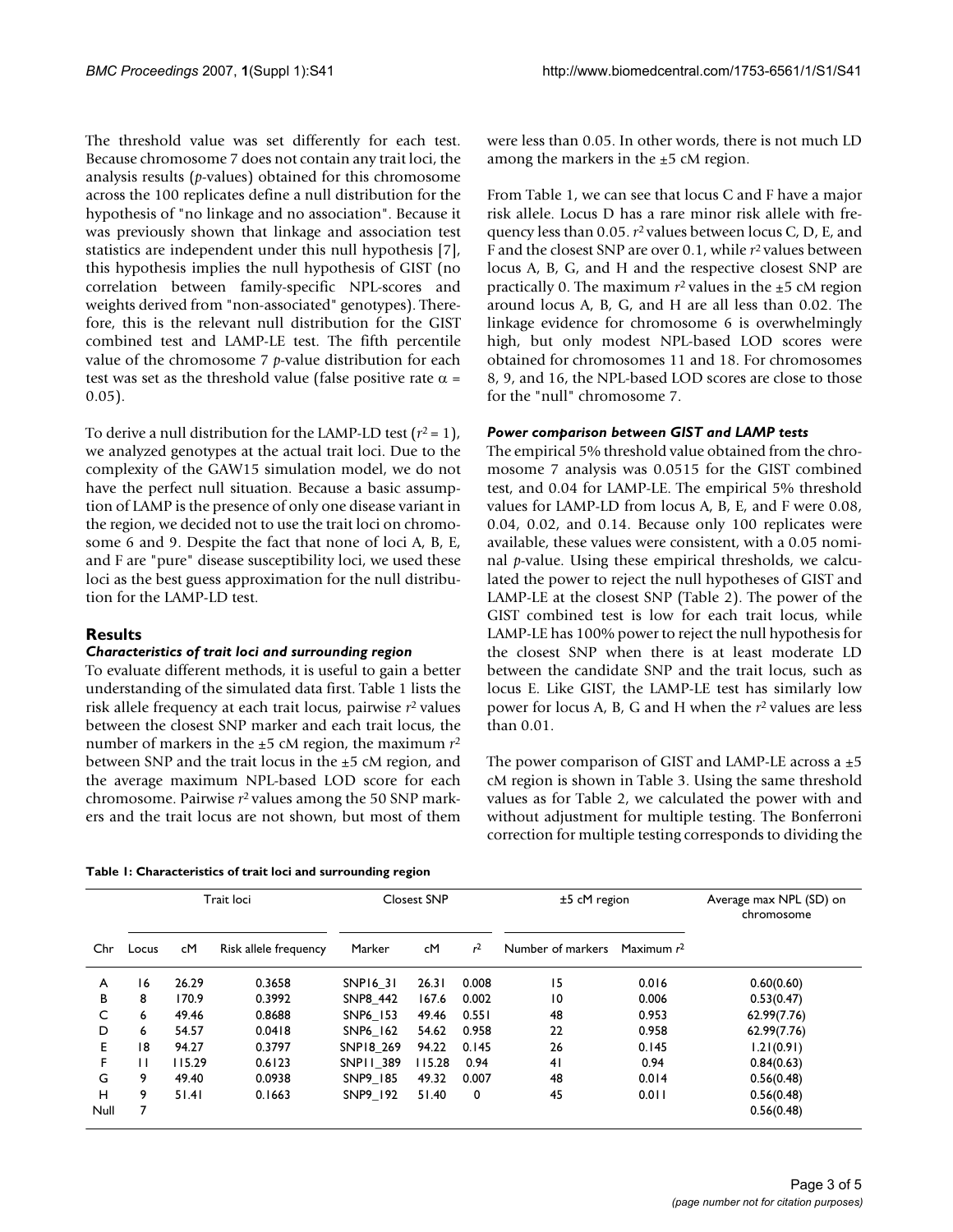| Locus | Chr | GIST Combined Test (%) | LAMP-LE Test (%) | LAMP-LD Test (%) |  |
|-------|-----|------------------------|------------------|------------------|--|
| ∽     | 16  |                        |                  |                  |  |
|       |     | 10                     |                  |                  |  |
|       |     |                        | 100              | 74               |  |
|       |     |                        | 100              | 68               |  |
|       | 18  |                        | 100              |                  |  |
|       |     |                        | 100              |                  |  |
| G     |     |                        |                  |                  |  |
| H     |     | 10                     |                  |                  |  |

**Table 2: Power comparison of GIST and LAMP at the SNP closest to trait locus**

respective thresholds by the number of markers in the 10 cM region surrounding each locus. In Table 3, the unadjusted power of the GIST combined test is reasonably high for all trait loci, but after adjusting for multiple testing, it is similarly low as in Table 2. The LAMP-LE test still has almost 100% power to reject linkage equilibrium when there is at least moderate LD (i.e.,  $r^2 \ge 0.145$ ), even with adjustment for multiple testing, but, as expected, has low power when there is no LD, e.g., locus A, B, G, and H, as in Table 2. The power of the LAMP-LE test increases when *r*2 increases.

The pattern of the power estimates for the LAMP-LD test is similar in Tables 2 and 3, and consistent with expectations. The power decreases when *r*2 increases, and also depends on the magnitude of the linkage evidence. For locus C and D, both located on chromosome 6 and showing very strong evidence of linkage, the power to reject the the null hypothesis of complete LD with a single susceptibility variant is high, even though there is almost complete LD with the closest SNP  $(r^2 = 0.94)$ . Locus G and H are also located on the same chromosome, but they show little evidence of linkage and hence the power to reject complete LD is low. For locus A and B, LAMP-LD has low power to reject complete LD, presumably also because of little linkage evidence. Because locus E has a lower *r*2 value with the closest SNP than locus F, and they both have moderate linkage evidence, it makes sense that the power to reject complete LD is higher for locus E than locus F.

## *Comparison of MERLIN and LAMP linkage test, PDT and LAMP-LE test*

We compared the results from the LAMP linkage test with a standard linkage analysis using MERLIN, and also compared results from the LAMP-LE association test with PDT (data not shown). These comparisons suggest that the linkage and association tests from LAMP for these family structures are very similar to the linkage test implemented in MERLIN and the family-based association test implemented in PDT, respectively.

## **Discussion**

We have completed GIST and LAMP analysis on eight totally different trait loci for rheumatoid arthritis simulated in GAW15 using SNPs that mimic a 10 K SNP chip set and microsatellite markers. Our results from applying linkage and association tests to the data are consistent with the genetic effects and levels of LD for each chromosome.

GIST can only be applied to affected sibship data and considers only genotypes at the tentatively associated SNP, without incorporating flanking markers. In theory, GIST can detect association in regions with little overall evidence for linkage. Our results show that the GIST combined test performs poorly even in cases which would seem to be favorable for detecting an associated SNP (both linkage and LD). A possible reason for the failure of GIST to detect associated alleles is the multiple loci inter-

| Locus |     | GIST combined test (%) |          | LAMP-LE test (%) |          | LAMP-LD test (%) |          |
|-------|-----|------------------------|----------|------------------|----------|------------------|----------|
|       | Chr | Unadjusted             | Adjusted | Unadjusted       | Adjusted | Unadjusted       | Adjusted |
| A     | 16  | 48                     |          | 59               |          | 29               |          |
| в     |     | 46                     | ь        | 44               |          | 14               |          |
|       |     | 82                     |          | 100              | 100      | 100              | 100      |
|       |     | 60                     |          | 100              | 100      | 100              | 100      |
|       | 18  | 75                     |          | 100              | 99       | 60               |          |
|       |     | 93                     | n        | 100              | 100      | 50               |          |
|       |     | 85                     |          | 80               |          | 34               |          |

H 9 87 5 87 3 35 0

**Table 3: Power comparison of GIST and LAMP within ±5 cM of trait locus**